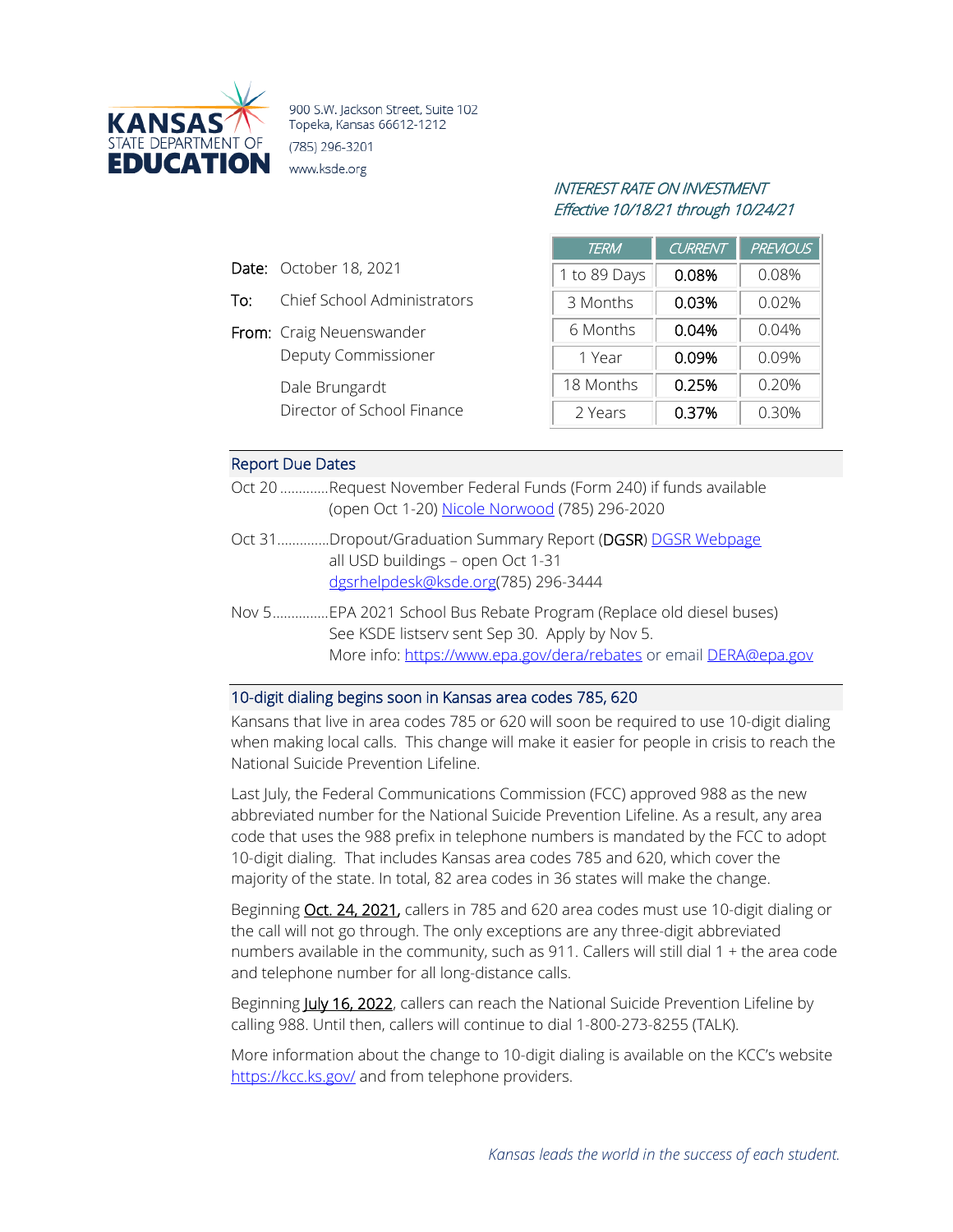## Transportation-related statutes

Headlight Law *– share with all students and staff who drive.*

[K.S.A. 8-1703](http://ksrevisor.org/statutes/chapters/ch08/008_017_0003.html) states that all vehicles on Kansas highways will drive with headlights:

- − from sunset to sunrise;
- − due to insufficient light or unfavorable atmospheric conditions on the highway, including smoke or fog;
- − when windshield wipers are in continuous use as a result of rain, sleet or snow;
- − and motorcycles shall display head and tail lights at all times when operated on any highway.

No texting while driving - [K.S.A. 8-15,111](http://ksrevisor.org/statutes/chapters/ch08/008_015_0111.html) prohibits a person who is operating a motor vehicle on a public road or highway from "texting," using a wireless communications device to write, send, or read a written communication. This bill defines "wireless communications device" to include any type of device that sends or receives messages, but to exclude voice-operated devices.

School Bus age limit - [K.S.A. Supp. 8-2009a](http://ksrevisor.org/statutes/chapters/ch08/008_020_0009a.html) placed a limit on the age of all school buses of 25 years from the date of manufacture of such school bus.

Activity Trips (School & Activity Buses) - K.A.R. 91-38-9(e) requires bus drivers to provide an explanation regarding the location and operation of the emergency exits on the bus prior to each activity trip.

12-15 passenger vans shall not be used to transport students - [K.S.A.72-64,100](http://ksrevisor.org/statutes/chapters/ch72/072_064_0100.html) prohibits the use of 12 -15 passenger vans by public and nonpublic schools for transporting students. If transporting more than 10 passengers in addition to the driver, school districts shall transport such students in a school bus.

Commercial Driver's License holders - diversion agreements not allowed - [K.S.A. 8-2,150](http://ksrevisor.org/statutes/chapters/ch08/008_002_0150.html) prohibits the holder of a CDL from entering into a diversion agreement for any traffic offenses, with the exception of parking violations, regardless of the type of vehicle they are driving when the offense occurred.

Questions about these and other transportation issues: contact the KSDE School Bus Safety unit:

- − Keith Dreiling at (785) 296-4567 [kdreiling@ksde.org](mailto:kdreiling@ksde.org)
- − Dennis Tate at (785) 296-4545 [dtate@ksde.org](mailto:dtate@ksde.org)
- − Melissa Ostermeyer at (785) 296-5659 [mostermeyer@ksde.org](mailto:mostermeyer@ksde.org)

Visit the School Bus Safety homepage[: https://www.ksde.org/Agency/Fiscal-and-](https://www.ksde.org/Agency/Fiscal-and-Administrative-Services/School%20Finance/School-Bus-Safety)[Administrative-Services/School Finance/School-Bus-Safety](https://www.ksde.org/Agency/Fiscal-and-Administrative-Services/School%20Finance/School-Bus-Safety)

**National School Bus Safety Week**

October 18-22, 2021

# School Transportation Appreciation Day

# Wednesday, October 20

Recognizing all School Transportation Personnel: bus drivers, dispatchers, monitors, directors, mechanics, etc.

(Proclamation by the Governor shown below)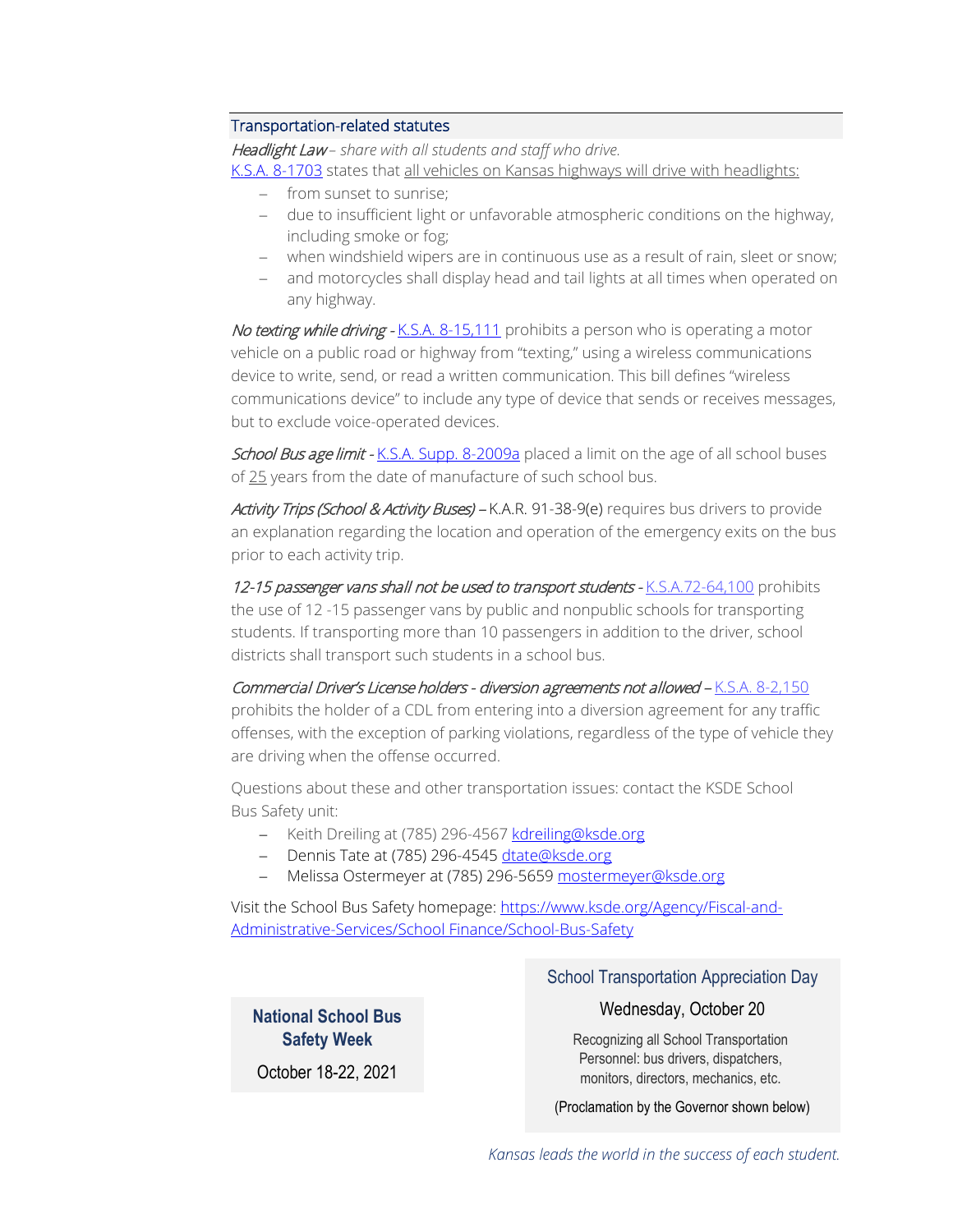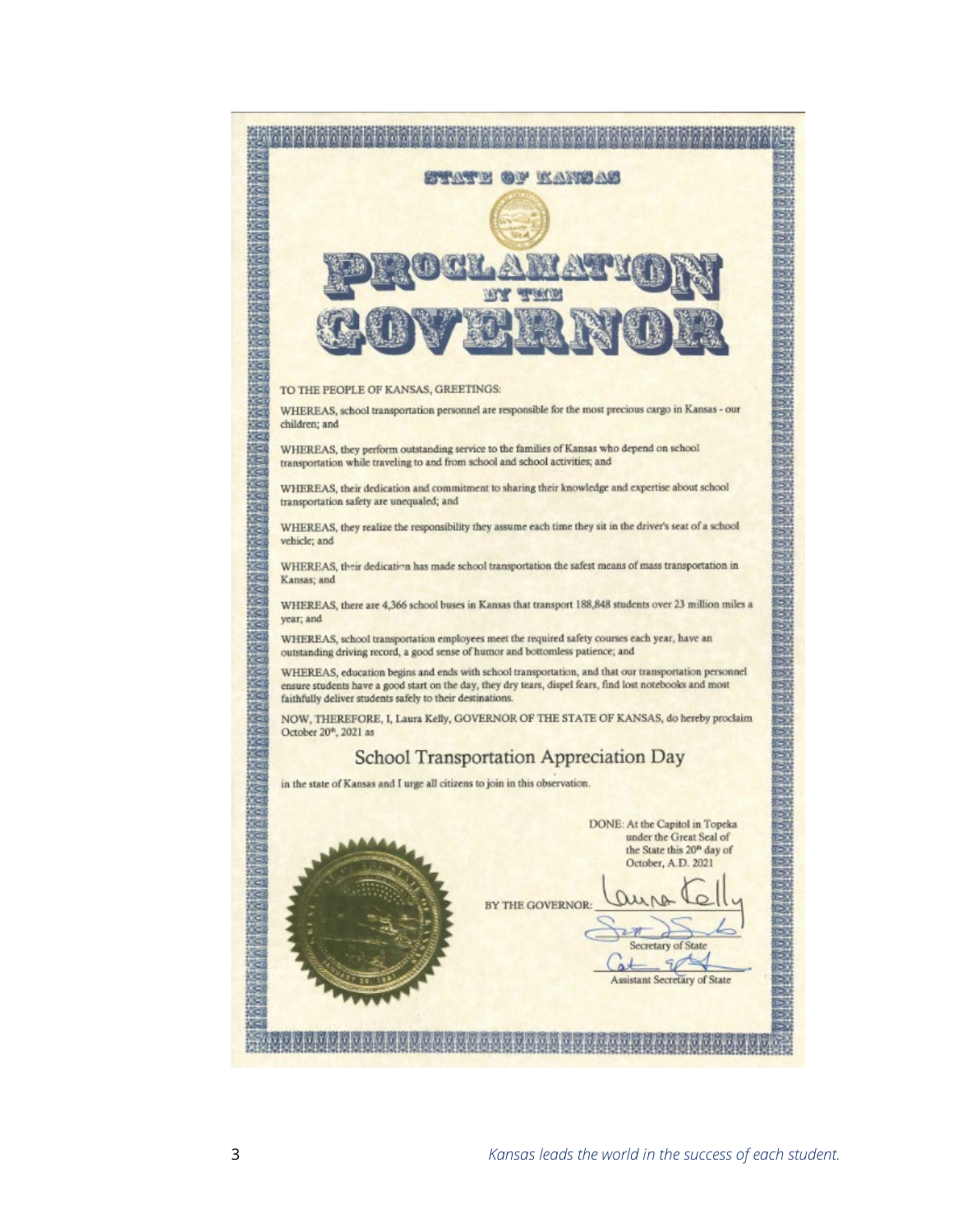### Great Ideas in Education Conference: Unfinished Learning

32nd Annual KSDE Conference – November 15-18

Great Ideas in Education Conference: Unfinished Learning will be presented virtually on November 15, 16, 17 and 18. Our focus on providing innovative ideas for addressing unfinished learning in addition to furthering the goals of the State Board of Education.

The *VIRTUAL* conference will feature keynote speakers each day of the conference, including Commissioner [Dr. Randy Watson,](https://www.ksde.org/Agency/Office-of-the-Commissioner) [Jon Gordon,](http://jongordon.com/about-jon/) [Ed O'Malley](https://kansasleadershipcenter.org/team/ed-omalley/) and [Tara Brown.](https://theconnectioncoach.org/experience) It will also feature 40 breakout sessions that will focus on the following topics:

- Early Learning Opportunities
- School Redesign: Creating a Culture of Learning
- KESA: A System of Improvement
- Navigating Standards and Competencies
- Whole Community, Whole School, Whole Child



- Diversity, Equity and Inclusion
- Fiscal Issues and ESSER Funds (including [SF Hot Topics](https://ksdegreatideasineducation2021.sched.com/event/ojfz/hot-topics-in-school-finance) with Mr. Dennis & Craig)

Th[e full schedule](https://ksdegreatideasineducation2021.sched.com/) is now available and attendees will be allowed to select the sessions they want to attend starting November 2 (if registered).

Baker University and Friends University have agreed to offer one credit hour to registered attendees. Check out the [conference website](https://events.ksde.org/Default.aspx?tabid=771) for the most up-to-date info including more information on [college credits](https://events.ksde.org/Default.aspx?tabid=846) and be sure to [register](https://events.ksde.org/Default.aspx?tabid=771) by November 1.

### USDs, Coops and Interlocals: Depositing ESSER Funds

For member school districts, please coordinate your request with the Coop to drawdown ESSER II SPED funds from the Form 240.

To review the ESSER II allocations which includes the breakout for your own and the Coop, open this webpage: [Federal Disaster and Pandemic Relief.](https://www.ksde.org/Agency/Division-of-Learning-Services/Special-Education-and-Title-Services/Federal-Disaster-and-Pandemic-Relief) Look under the headings ESSER II > Allocations [> ESSER II SPED \(Part 1\).](https://www.ksde.org/Portals/0/ECSETS/Announcements/ESSERII-SPEDAllocationFY2022-1.pdf)

# Attn: Unified School Districts

### ESSER Grant – Code 07 (Federal Funds) –

- Revenue Code 4595 ESSER I (CARES Act) Budget Line 67
- Revenue Code 4605 ESSER II (CRRSA) Budget Line 68
- Revenue Code 4606 ESSER III (ARP) Budget Line 70

### ESSER SPED – Code 30 (Special Education) –

- Revenue Code 4595 ESSER I Budget Line 67
- Revenue Code 4605 ESSER II Budget Line 68
- Record the payment to the Coop on budget expenditure line 255 as Object Code 590 Other